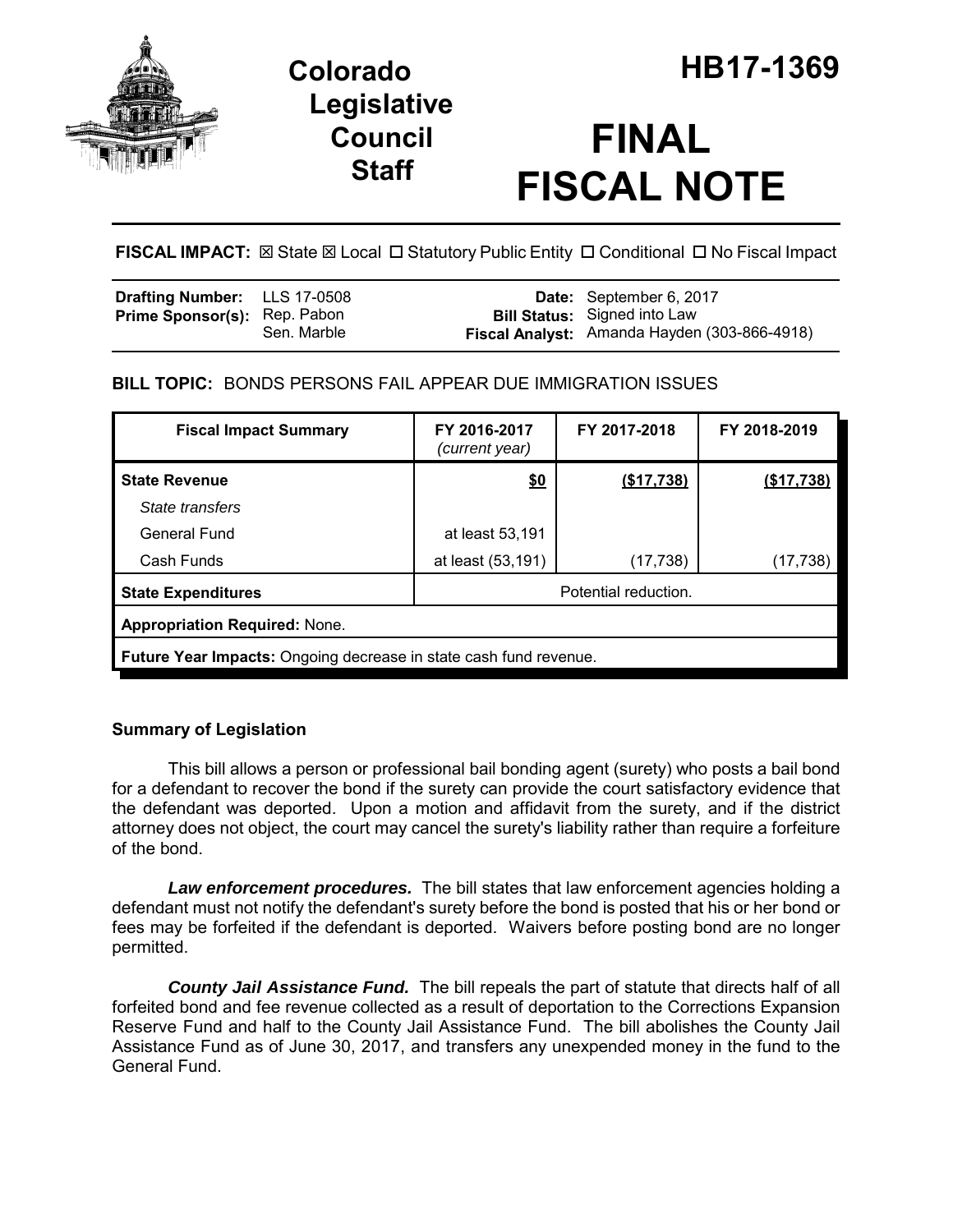September 6, 2017

#### **Background**

Money in the County Jail Assistance Fund is annually appropriated to the Department of Corrections (DOC) for allocation to counties for the maintenance and operation of county jails. Money in the Corrections Expansion Reserve Fund is annually appropriated to DOC to build new prison facilities and to cover associated operating costs. The Judicial Department transferred a total of \$22,675 (\$11,337.50 to each fund) in FY 2014-15 and \$12,800 (\$6,400 to each fund) in FY 2015-16.

#### **State Revenue**

In the current FY 2016-17, the bill transfers at least \$53,191 from DOC to the General Fund. Beginning in FY 2017-18, the bill reduces cash fund revenue in DOC by approximately \$17,738 per year.

*State transfers.* The bill transfers all unexpended funds in the County Jail Assistance Fund to the General Fund on June 30, 2017. As of this writing, the balance of the fund is \$53,191.

*Department of Corrections.* Under the bill, bond and fee money typically forfeited when a defendant is deported may no longer be forfeited if a surety fulfills the requirements to recover the bond. Assuming most sureties comply with the requirements, cash fund revenue in the Corrections Expansion Reserve Fund and County Jail Assistance Fund in DOC will decrease. The fiscal note assumes a total reduction in state cash fund revenue of \$17,738 (\$8,869 in each fund) based on the last two years' revenue transfers.

#### **State Expenditures**

Beginning in the current FY 2016-17, this bill increases workload for the Judicial Department for hearings related to motions for exoneration of liability for bail bonds. This increase in workload does not require any increase in appropriations. The bill may also decrease state expenditures in DOC from payments from the County Jail Assistance Fund to county jails. The Judicial Department and DOC report, however, that to date no funds have been disbursed from the County Jail Assistance Fund.

#### **Local Government Impact**

To the extent that funds in the County Jail Assistance Funds would have been distributed to county jails, revenue to local governments will decrease as a result of the bill. Workload may increase for district attorneys to appear at hearings initiated by sureties.

#### **Technical Note**

Current law directs that bond revenue collected as a result of deported defendants go to two cash funds. The bill repeals this section of current law, making the statute silent on where bond revenue should go in the event that a surety does not file a motion to recover the bond.